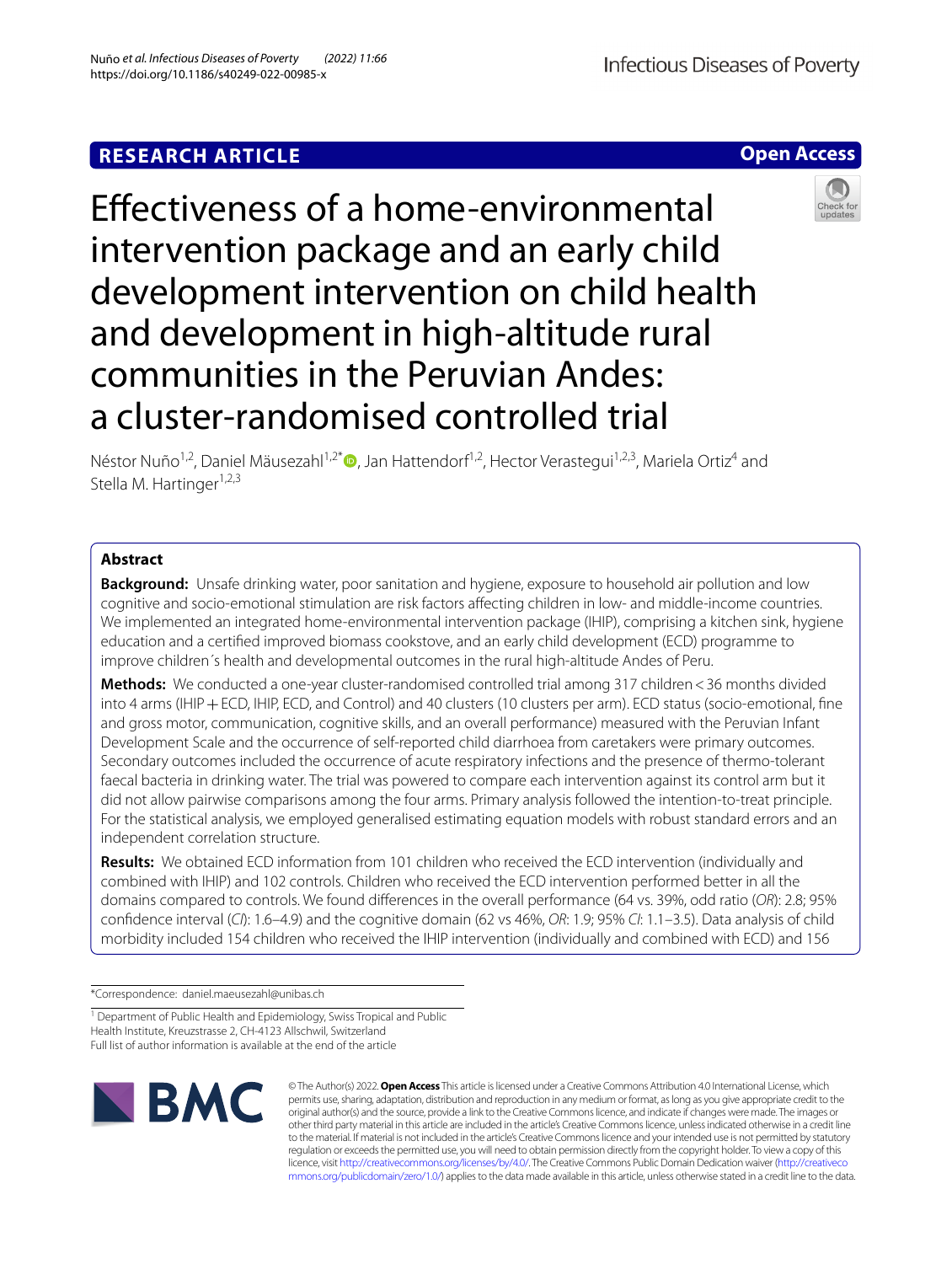controls. We recorded 110,666 child-days of information on diarrhoea morbidity and observed 1.3 mean episodes per child-year in the children who received the IHIP intervention and 1.1 episodes in the controls. This corresponded to an incidence risk ratio of 1.2 (95% *CI*: 0.8–1.7).

**Conclusions:** Child stimulation improved developmental status in children, but there was no health beneft associated with the home-environmental intervention. Limited year-round access to running water at home and the possible contamination of drinking water after boiling were two potential factors linked to the lack of efect of the home-environmental intervention. Potential interactions between ECD and home-environmental interventions need to be further investigated.

*Trial registration:* ISRCTN, ISRCTN-26548981. Registered 15 January 2018—Retrospectively registered, [https://doi.org/](https://doi.org/10.1186/ISRCTN26548981) [10.1186/ISRCTN26548981](https://doi.org/10.1186/ISRCTN26548981).

**Keywords:** Child development, Clinical trial, Diarrhoea, Improved biomass cookstoves, Peru, WASH

# **Background**

A signifcant proportion of children living in low- and middle-income countries (LMIC) are highly exposed to health and environmental risk factors that often stem from unhealthy environments. In 2012, environmental risks in LMIC contributed to about 26% of deaths in children $<$ 5 years [[1\]](#page-10-0). In 2016, diarrhoea and respiratory infections combined accounted for more than one million under-fve deaths globally [[2,](#page-10-1) [3](#page-10-2)]. In addition, it is estimated that one third of children in the world within this age group have poor cognitive and/or socio-emotional development [\[4](#page-10-3)].

In Peru, diarrhoea and acute respiratory infections (ARI) are important causes of under-fve morbidity in poor rural areas. In 2016, the incidence of diarrhoea in children < 5 years in the country was 2.13 cases per person [\[2](#page-10-1)] and the incidence of ARI 124.4 cases per 1,000 people [[3\]](#page-10-2). Factors linked to increased levels of child diarrhoea and ARI were living in households with unsafe water, sanitation and hygiene (WASH) facilities and traditional biomass cookstoves [\[5\]](#page-10-4). Likewise, large cognitive development disparities persist between Peruvian children from diferent socio-economic quintiles [[6\]](#page-10-5).

For decades, individual low-cost interventions were implemented to reduce the burden of disease caused by diarrhoea and to improve children's cognitive and psychosocial development [[7,](#page-10-6) [8\]](#page-10-7). Integrating early child development (ECD) and home-environmental interventions is promising as they both target young children within the household environment [[9](#page-10-8), [10\]](#page-10-9). However, evidence on the benefts of combining several homebased interventions is still limited since sometimes the efects of interventions implemented simultaneously remain smaller than when they are applied individually [[11](#page-10-10), [12](#page-10-11)].

We present the results of a cluster-randomised controlled trial (henceforth referred to as "IHIP-2") evaluating an integrated home-environmental intervention package (IHIP) and an early child development (ECD) programme that aimed to improve health and developmental outcomes in children under 36 months living in rural Andean Peru.

# **Methods**

# **Setting**

The trial was conducted in 82 rural Andean communities (registered populated centres) from the San Marcos and Cajabamba provinces, Cajamarca region, northern Peru. Both sites were high-altitude resource-limited locations. The majority of the population were smallscale farmers living in households with adobe walls, and using traditional biomass stoves or open fres for cooking. A detailed description of the study setting is found in Hartinger et al. [[13\]](#page-10-12).

### **Study design**

We implemented a cluster-randomised controlled trial to evaluate two home-based interventions: (i) a home-environmental package comprising a kitchen sink, hygiene education, and a certifed improved biomass cookstove (ICS) (henceforth referred to as "IHIP"); and (ii) an ECD programme (henceforth referred to as "ECD"). The design led to four potential experimental conditions: (i) IHIP & ECD (henceforth referred to as "IHIP+ECD"), (ii) IHIP, (iii) ECD, and (iv) Control. A detailed description of the study design is found in Hartinger et al. [\[13](#page-10-12)].

The interventions comprising the IHIP were selected based on the results of a previous trial in the region [[14](#page-10-13), [15\]](#page-10-14). We selected the ICS model after a comprehensive community consultation [\[16](#page-10-15)]. Stoves were built with local materials and sinks were purchased locally. Participants received monthly visits during follow-up to reinforce hygiene education and the correct maintenance of ICS. The hygiene education component conveyed three main messages: (i) keeping kitchen environments clean; (ii) washing of mother and child's hands with soap at key moments (e.g., before preparing meals); and (iii)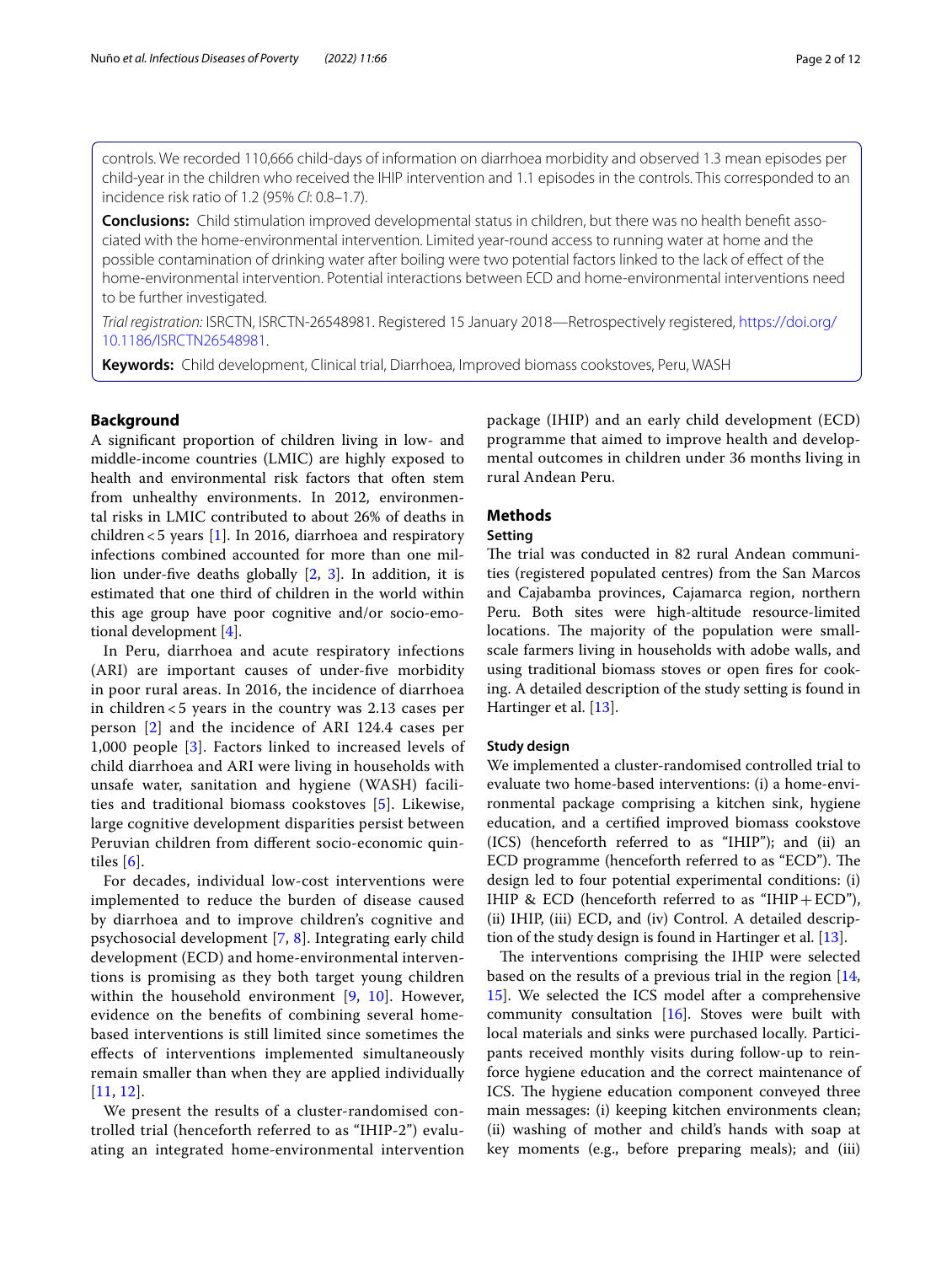household water treatment. We promoted boiling, since it was the method endorsed by local health authorities.

For the ECD intervention, we adapted the homevisiting component of the Peruvian National ECD programme ("Programa Nacional Cuna Más"—PNCM). Women living in the participating communities (mother facilitators—MFs) were trained to conduct weekly playoriented, semi-structured activities with study children in the presence of their caretakers [\[17](#page-11-0)].

The study included families that (i) had at least one child<1.5 years living at the household; (ii) used solid fuels as their main energy source for cooking/heating; (iii) had access to piped water in the yard; iv) did not plan to move within the next 24 months; and (iv) did not participate (but met inclusion criteria to do so) in the PNCM.

#### **Sample size calculation**

We assumed three episodes of diarrhoea per child-year in the control arm, and a 25% reduction in incidence in the treatment arm. With 10 person-years of follow-up in each cluster and a coefficient of variation of 0.2, we estimated that 16 clusters for the intervention and control arm were sufficient to detect the anticipated reduction of incidence with a power of 80% at the 5% two-sided significance level. For the ECD intervention, we used the ECD outcome (percentage of tasks solved above the mean of the study population) of our previous intervention study [[18\]](#page-11-1) and assumed 60% above mean for the intervention and 40% above mean in the control arm. Using the equivalent formula for proportions, we calculated that 15 clusters for intervention and control were sufficient to detect the diferences in ECD status with a power of 80% at the 5% two-sided signifcance level. To account for potential loss to follow-up, we included a total of 40 clusters (10 clusters per arm) in the study. The trial was sufficiently powered to compare each intervention against its control arm but it did not allow pairwise comparisons among the four arms. A detailed description of the sample size calculation, which followed the formula proposed by Hayes and Bennett  $[19]$ , is found in Hartinger et al.  $[13]$  $[13]$ .

# **Randomisation and masking**

Details on randomisation and masking are provided in Hartinger et al. [\[13](#page-10-12)]. In brief, the enrolled communities were aggregated into community-clusters based on their proximity to each other. We used a covariate-based constrained randomisation when allocating the communities into the four study arms [[20\]](#page-11-3). First, clusters were divided into 8 strata of 4 clusters and 1 stratum of 8 clusters. Then, we generated two million random allocation sequences and selected those for which the maximum diference between arms fulflled certain criteria (e.g., number of children, median community size or access to electricity within the community). Of the 164 allocation sequences that fulflled all criteria, one was randomly selected. Given the trial design and nature of the interventions, the study was not blinded. Contamination of control communities was mitigated given intervention and control communities were geographically separated. Also, we conducted monthly household visits to identify possible structural changes in control households (i.e., installation of sinks). The ECD intervention required home visits and the use of age-adapted toys; contamination of control homes were considered unlikely to occur.

# **Recruitment**

We carried out a census in 2015 in collaboration with local health authorities to identify potential communities, children and pregnant women in their second and third trimester. Participants were enrolled between September 2015 and January 2016. From the screening census, we identifed 102 communities with 574 potential children. During enrolment, 237 families were no longer eligible. We re-enrolled participants between January and February 2016 because 21 families were not available or declined to participate in the project at the beginning of the follow-up. A group of seven trained feldworkers supervised by the feld coordinator team enrolled participants. In total, 317 households from 82 communities participated in the trial (Fig. [1](#page-3-0)). A detailed description of the enrolment procedure is found in Hartinger et al. [[13\]](#page-10-12).

#### **Procedures**

The IHIP-2 trial was conducted between April 2016 and May 2017. We visited all households weekly and collected daily and weekly self-reported information from the mother or caretaker about the occurrence of signs and symptoms of diarrhoea and ARI. During household visits, we measured respiratory rate, heart rate, and oxygen saturation in blood  $(SpO<sub>2</sub>)$  with portable pulse oximeters. Severely ill children were referred to local healthcare facilities for further evaluation. We collected health and anthropometric data monthly from participant's clinical records at local health centres. When assessing ECD status at end-of-study, we applied two instruments i) the nationally validated Peruvian Infant Development Scale (ESDI) [\[21\]](#page-11-4) and the Spanish version of the internationally validated Bayley Scales of Infant and Toddler Development (BSID)  $[22]$  $[22]$ . The ESDI tool was designed by the PNCM based on developmental studies conducted by the World Health Organization (WHO) and the recommendations of an expert panel. It assesses ECD status of children aged 1 to 36 months through direct observation, interaction or caregiver's self-reports [[21](#page-11-4)]. At endof-study, some children were over the maximum age of 36 months at which age the ESDI tool can be carried out.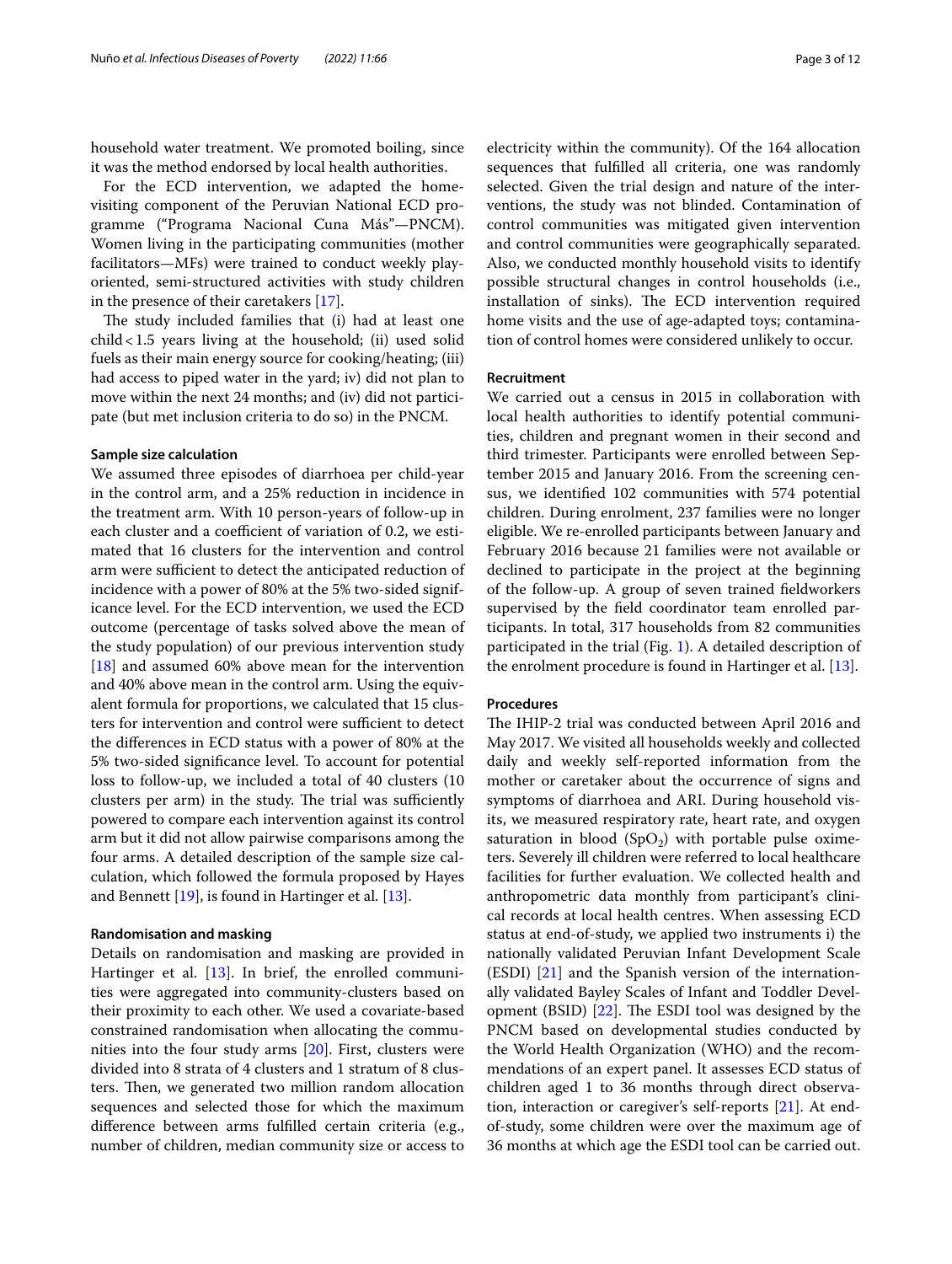<span id="page-3-0"></span>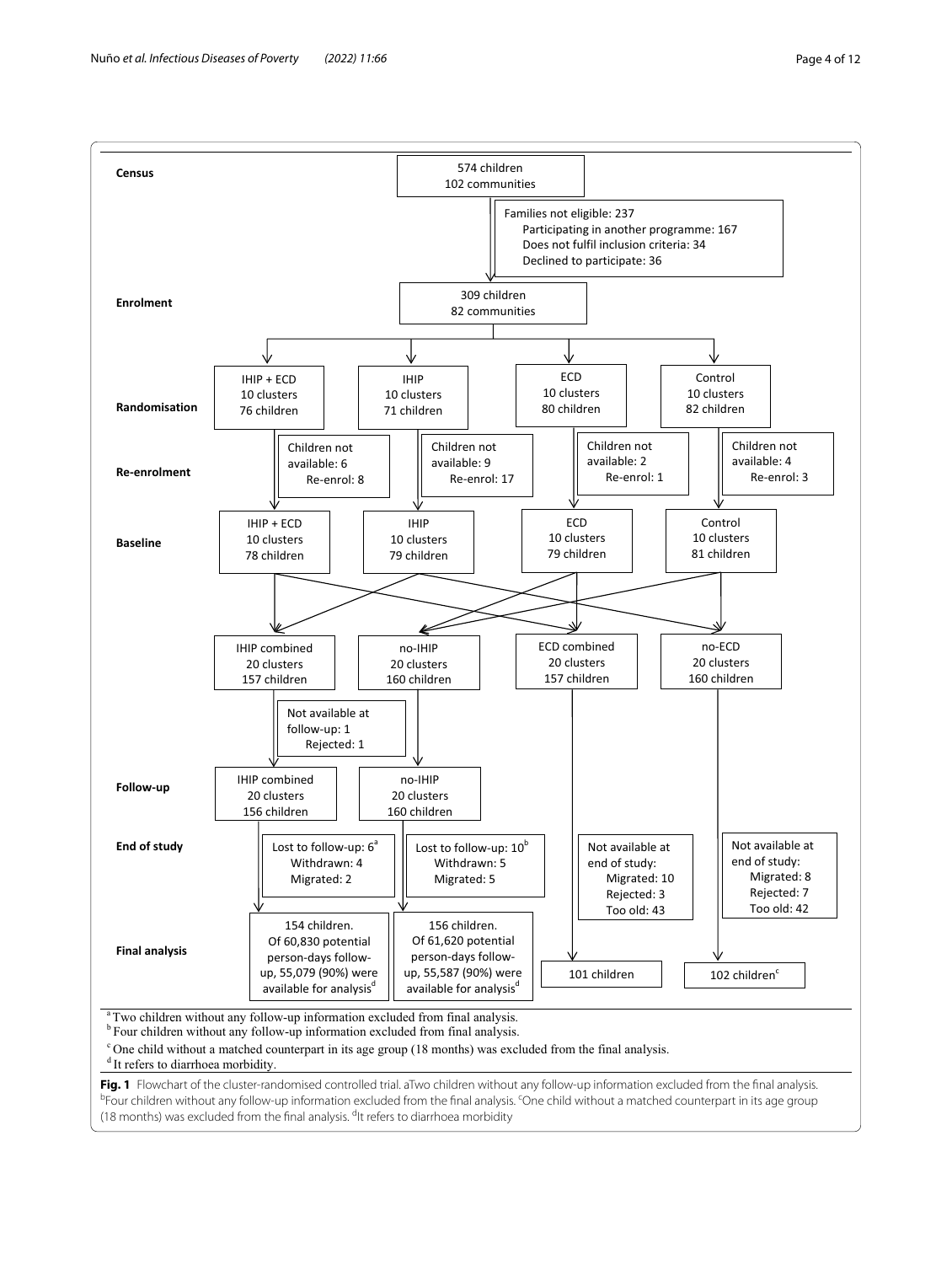The main reason was that the start of the trial needed to be postponed due to the re-enrolment. The BSID tool evaluates ECD status of children aged 1 to 42 months using a series of play-tasks  $[22]$  $[22]$ . The application of the ESDI allows the results to be used by the PNCM in its effort to expand the programme nationwide. We applied the BSID tool for comparability reasons despite diferences between tools in age range, as the BSID is the current gold standard for measuring ECD status. A group of four feldworkers conducted the ESDI assessments. They received a one week training from PNCM experts and were supervised by the field coordinator team. The BSID tool was applied by another group of four psychologist from the Universidad Peruana Cayetano Heredia (UPCH). Their work was supervised by a head psychologist who had previous experience applying the BSID. Information was revised on a daily basis to reduce the chance of missing data. We carried out weekly spotcheck observations and obtained maternal self-reports to assess compliance with the IHIP, and monthly maternal self-reports for the ECD intervention. We collected 24 h stationary air pollution data in the kitchen using carbon monoxide (CO) monitors (EL-USB-CO, LAS-CAR Electronics, Whiteparish, England) and fne particulate matter  $(PM_{2.5})$  devices (APROVECHO-5000, APROVECHO Research Center, Cottage Grove, USA) at a one-meter distance from the ICS and at standard breathing height (1.5 m). Household air pollution (HAP) data were obtained from a sub-sample of 40 participants (henceforth referred to as "sentinel sub-sample") on fve occasions (before ICS installation, three times during follow-up, and at end-of-study). Water samples were obtained from the child's main drinking source. They were collected at baseline and end-of-study for all study participants and in the sentinel sub-sample on three additional occasions during follow-up. We used a membrane fltration method for identifying thermo-tolerant faecal bacteria (DelAgua Water Testing Ltd, Marlborough, UK). All yellow colony-forming units were considered positive for bacteria growth, and microbial contamination was determined applying the WHO standards of zero viable coliforms. Finally, we administered a socio-economic questionnaire at baseline and end-of-study to assess household demographics, education and economic characteristics. We used the nationally validated Young Lives Wealth Index to classify participant's wealth status [\[23](#page-11-6)]. A detailed description of the study's methodology, feld operations and procedures is found in Hartinger et al. [[13\]](#page-10-12).

# **Outcomes**

Diarrhoea and ECD status were the primary outcomes. We defned diarrhoea following the WHO defnition of the passing of at least three loose stools within 24 h. We considered an episode to begin on the frst day of diarrhoea and to end on the last day of passing a diarrhoeal stool, followed by at least three consecutive diarrhoeafree days. We defned ECD outcomes as the age standardised mean scores of socio-emotional, fne and gross motor, communication, and cognitive skills and an overall performance, defned as the arithmetic mean of the fve categories. Secondary outcomes included: (i) ARI, defned (according to WHO standards) as presence of cough and fever. We defned an ARI episode to begin on the frst day with cough and fever, ending on the last day with symptoms followed by at least seven symptom-free days; (ii) severe cases of diarrhoea, defned as persistent diarrhoea (14 days) or bloody diarrhoea; (iii) kitchen levels of CO and  $PM<sub>2.5</sub>$  in the sentinel sub-sample; (iv) presence of thermo-tolerant faecal bacteria in drinking water samples; (v) stunting and underweight, defned according to WHO standards; and (vi) compliance linked to the interventions. We defned stove compliance as keeping the ICS structure and chimney in good condition (i.e., without deep cracks and not dissembled) and observing ICS use at the time of the visit or reporting ICS use in the last 24 h. Sink compliance was defned as keeping the structure in good condition and observing the presence of soap or dishes on the sink at the time of the visit. We defned ECD compliance as a reported ECD session since the last supervision visit.

We specifcally selected diarrhoea and ECD status as primary outcome due to the important effort made in the international community to explore the efects of hygiene and ECD interventions combined [\[8,](#page-10-7) [12\]](#page-10-11). On the other hand, we selected ARI as a secondary outcome due to the low incidence of respiratory diseases detected in the area in previous studies  $[10]$  $[10]$  $[10]$ , and the available evidence on the efect of ICS to detect improvements in children's health [[24\]](#page-11-7).

Safety of the interventions was assured; the ICS was certifed by the Peruvian National Training Service for the Construction Industry (certifcate number: 04-2015-LCM-GIN-SENCICO), and the ECD intervention followed the PNCM protocol. Parents were instructed to consult the nearest health centre for any health concern. Health centre contacts were assessed at each round of household visits and recorded if they were related to the trial intervention.

# **Statistical analysis**

Data were entered in the CSPro 6.1 database (U.S. Census Bureau, ICF International, Serpro S.A.) and cleaned, prepared and analysed the data using STATA 15.0 (Stata Corporation, College Station, TX, USA) and R 3.4 (R Foundation for Statistical Computing). For diarrhoea and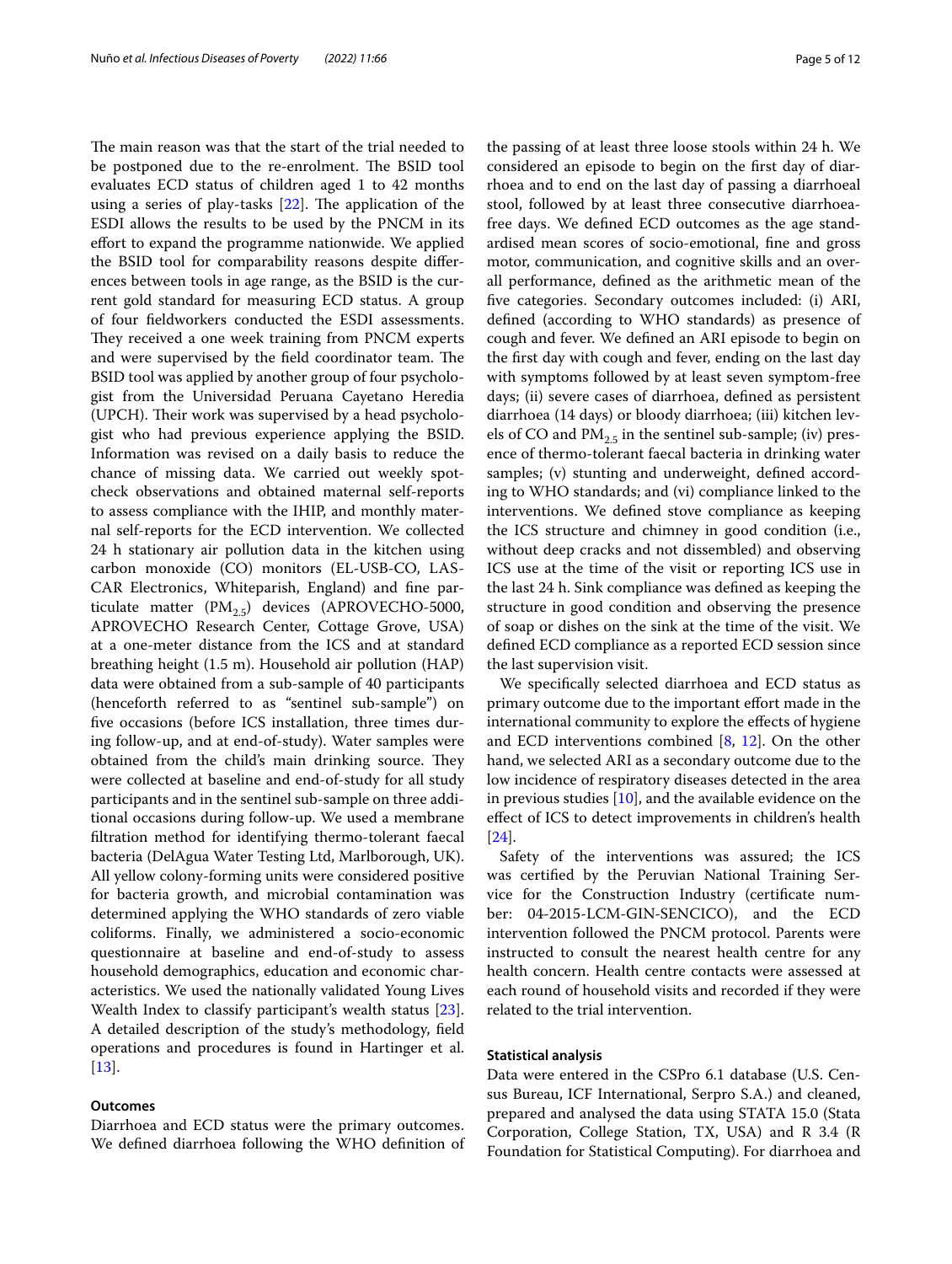ARI outcomes, we compared number of episodes and illness days. Because the scores of the ECD outcomes might be age dependent, we frst calculated the mean score separately for each age category and dichotomised the outcome as performance above or below the age specifc mean. For water samples, we compared the total number of samples with positive thermo-tolerant faecal bacteria.

To account for potential correlation within clusters, we employed generalised estimating equation (GEE) models with robust standard errors and an independent correlation structure. The correlation structure was pre-specifed and not data driven. It has been suggested that independent correlation structures provide more robust results (compared to the exchangeable) if the number of participants varies among clusters, as was the case in our study [[25\]](#page-11-8). For binary outcomes, we used the binomial family with logit link. For count data (number of episodes), we used a negative binomial distribution with log link and the natural logarithm of the number of days under observation as offset variable. The unadjusted model included the design factors and intervention effect. Further models were adjusted for child's age and sex. All models were pre-specifed in the trial protocol. Other baseline characteristics were of demographic nature. They were included in the covariate-based constrained randomisation but not in the adjusted statistical model. The primary analysis was performed according to the intention-to-treat principle using the full analysis set, i.e., all randomised and re-enrolled children with at least one day of follow-up information. We used the available case population for the analysis. No imputation of missing data was performed due to the low proportion of missing data for diarrhoea related outcomes (only 2.5% of children with no follow-up data) and because the proportion of missing data was balanced among trial arms.

# **Results**

# **Participant characteristics**

Initially, 82 communities with 309 children were randomised to the four trial arms (ratio 1:1:1:1). Before baseline assessment, 21 children were lost and 29 new eligible children were identifed. In total, 317 children participated in the trial. At end-of-study, 85 children were too old to carry out the ESDI. One child was excluded from the analysis as no matched counterpart could be found in its age group. We obtained ESDI information from 101 children who received the ECD intervention (individually and combined with IHIP) and from 102 children acting as controls (henceforth referred to as "ECD combined" and "no-ECD" arms).

From the 317 children who participated in the study, 157 received the IHIP (individually and combined with ECD) and 160 acted as controls (henceforth referred to as "IHIP combined" and "no-IHIP" arms). Seven children without any follow-up data were excluded from the final analysis. The morbidity data analysis included 154 children from the IHIP and 156 from the no-IHIP arm. Information on diarrhoea morbidity was collected for 110,666 child-days in both arms, representing 90% of the total possible time-observations (Fig. [1\)](#page-3-0).

At baseline, the four arms were balanced in most of the demographic, health, household, and wealth characteristics. Mothers were of similar mean age and had similar levels of primary education and years of schooling. The two-week prevalence of diarrhoea, cough, and fever, and anthropometric status were similar across arms. The majority of households had adobe walls, earthen floors, and tiled roofs. Participants predominantly belonged to the lowest wealth quintiles (Table [1](#page-6-0)). In addition, trial arms were well balanced with respect to the wealth index (see Additional fle [1\)](#page-9-0).

# **Early child development and diarrhoea morbidity**

Children from the ECD combined arm obtained better scores in all ESDI domains (diference range: 9–25%) (Table  $2$ ). The highest differences were observed in the overall performance and the cognitive domain (Tabl[e 3](#page-7-1)). The BSID evaluation showed small improvements in the ECD combined arm (see Additional fle [2\)](#page-9-1).

We calculated 200 diarrhoea episodes (1.3 mean episodes per child-year) in the IHIP combined arm and 169 episodes (1.1 mean episodes per child-year) in the no-IHIP arm. Episode lengths, incidence and prevalence were similar in both arms (Table [2](#page-7-0)). The statistical analysis did not yield diferences between arms (Tabl[e 3\)](#page-7-1).

# **Secondary outcomes**

The number of bloody diarrhoea episodes was similar between IHIP combined and no-IHIP arms, although the total days with bloody diarrhoea were higher in the no-IHIP arm. We calculated 200 ARI episodes (1.3 mean episodes per child-year) in the IHIP combined arm compared to 217 (1.4 mean episodes per child-year) in the no-IHIP arm. Episode lengths, incidence, prevalence,  $SpO<sub>2</sub>$  assessments, and respiratory rate during ARI episodes were balanced between arms. From 286 water samples collected at end-of-study, 52%  $(n=151)$  tested positive for thermo-tolerant bacteria, with a higher proportion of positive samples in the no-IHIP arm. Differences in average 24-h kitchen  $PM_{2.5}$ concentrations were pronounced at the frst follow-up visit, but they disappeared at end-of-study. We did not observe any change in anthropometric status between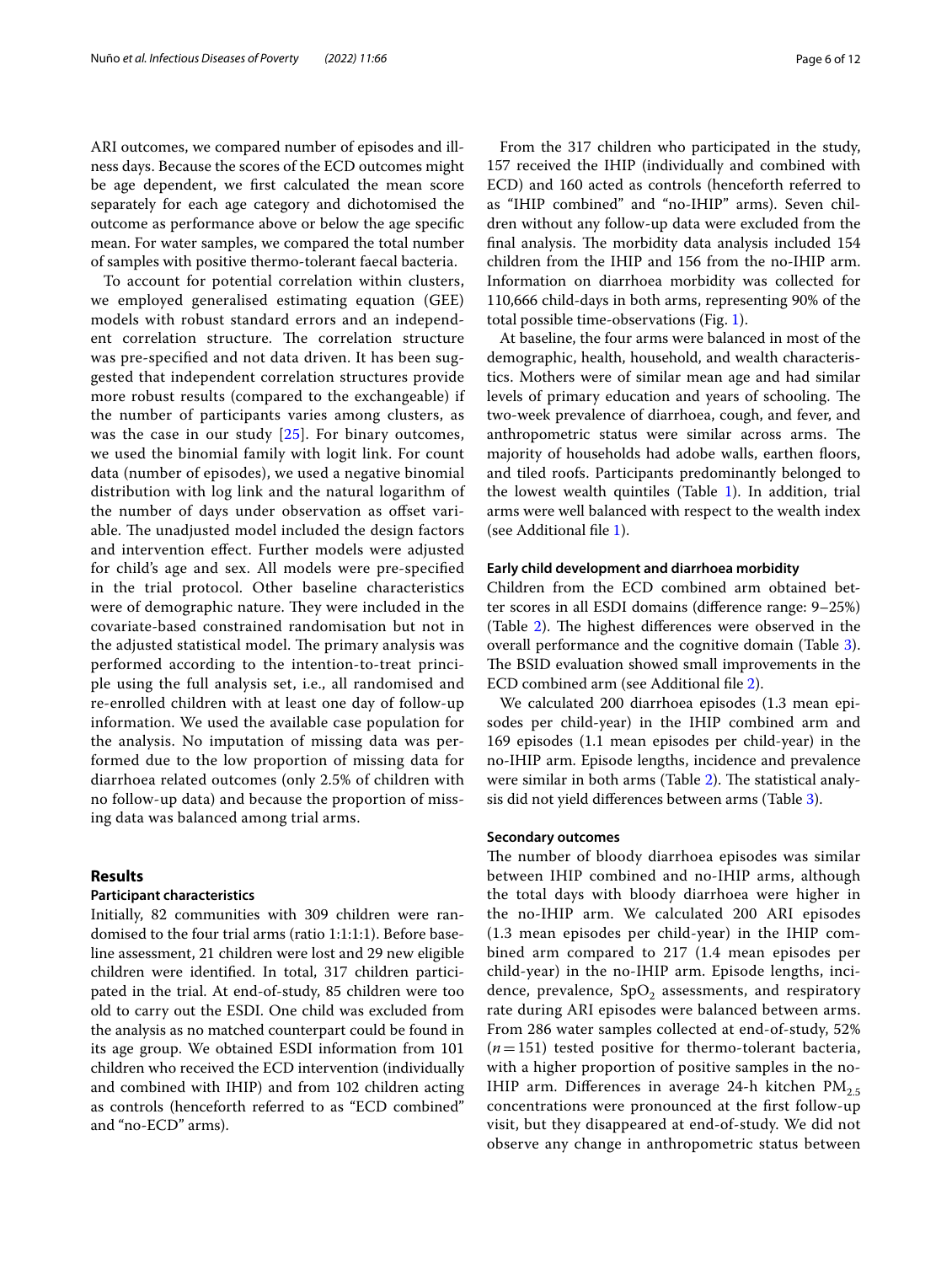|                                 |    | $IHIP + ECD$           |              | <b>IHIP</b>            |             | <b>ECD</b>         |    | Control                |
|---------------------------------|----|------------------------|--------------|------------------------|-------------|--------------------|----|------------------------|
|                                 | n  | Mean $(SD)$ or % $(n)$ | $\mathsf{n}$ | Mean $(SD)$ or % $(n)$ | $\mathbf n$ | Mean (SD) or % (n) | n  | Mean $(SD)$ or % $(n)$ |
| Demographic characteristics     | 78 |                        | 79           |                        | 79          |                    | 81 |                        |
| Child sex (female)              |    | 43.6 (34)              |              | 50.6 (40)              |             | 53.2 (42)          |    | 55.6 (45)              |
| Child age (years) <sup>a</sup>  |    | 1.5(0.5)               |              | 1.5(0.5)               |             | 1.7(0.5)           |    | 1.7(0.5)               |
| Child < $1$ year <sup>a</sup>   |    | 20.5(16)               |              | 20.3(16)               |             | 10.1(8)            |    | 9.9(8)                 |
| Age of caretaker (years)        |    | 27.3(7.1)              |              | 28.4(7.4)              |             | 27.2(6.6)          |    | 28.0(6.9)              |
| Maternal education              | 78 |                        | 79           |                        | 79          |                    | 81 |                        |
| Years of schooling <sup>b</sup> |    | 6.1(3.5)               |              | 6.1(3.3)               |             | 6.9(3.5)           |    | 5.6(3.2)               |
| Children's health outcomes      | 78 |                        | 79           |                        | 79          |                    | 81 |                        |
| Diarrhoea, two-week prevalence  |    | 18.4(14)               |              | 22.8 (18)              |             | 19.0 (15)          |    | 26.3(21)               |
| Fever, two-week prevalence      |    | 21.8(17)               |              | 21.5(17)               |             | 25.3(20)           |    | 23.5 (19)              |
| Cough, two-week prevalence      |    | 35.1(27)               |              | 31.7(25)               |             | 39.2 (31)          |    | 29.1 (23)              |
| Anthropometrics <sup>c</sup>    | 78 |                        | 79           |                        | 79          |                    | 81 |                        |
| Height-for-age, Z-scores        | 64 | $-1.3(1.1)$            | 50           | $-1.0(0.9)$            | 64          | $-1.5(1.1)$        | 61 | $-1.4(0.8)$            |
| Weight-for-age, Z-scores        | 64 | $-0.4(1.0)$            | 51           | $-0.1(0.8)$            | 65          | $-0.6(0.9)$        | 61 | $-0.5(0.9)$            |
| Household characteristics       | 78 |                        | 79           |                        | 79          |                    | 81 |                        |
| Adobe wall type                 |    | 89.7 (70)              |              | 92.4 (73)              |             | 93.7 (74)          |    | 100(81)                |
| Earthen floor type              |    | 83.3 (65)              |              | 89.9 (71)              |             | 94.9 (75)          |    | 93.8 (76)              |
| Roof tile type                  |    | 82.1 (64)              |              | 87.3 (69)              |             | 86.1 (68)          |    | 95.1 (77)              |
| Wealth classification           | 78 |                        | 79           |                        | 79          |                    | 81 |                        |
| 1. Quintile (lowest)            |    | 28.2(22)               |              | 24.1 (19)              |             | 17.7(14)           |    | 14.8(12)               |
| 2. Quintile                     |    | 21.8(17)               |              | 17.7(14)               |             | 20.3(16)           |    | 18.5(15)               |
| 3. Quintile                     |    | 14.1(11)               |              | 21.5(17)               |             | 26.6(21)           |    | 19.8 (16)              |
| 4. Quintile                     |    | 15.4(12)               |              | 13.9(11)               |             | 19.0(15)           |    | 27.2(22)               |
| 5. Quintile (highest)           |    | 20.5(16)               |              | 22.8 (18)              |             | 16.5(13)           |    | 19.8 (16)              |

<span id="page-6-0"></span>**Table 1** Baseline demographic, health, household, and wealth characteristics of study participants from San Marcos and Cajabamba, Andean Peru, 2016

*ECD* Early child development, *IHIP* Integrated Home-environmental Intervention Package, *SD* Standard deviation

<sup>a</sup> Age calculated for the start of follow-up (April 1, 2016)

<sup>b</sup> Higher education included the following categories: higher (non-university) education not completed: 12.5 years; higher (non-university) education completed: 14 years; university education not completed: 13.5 years; and university education completed: 16 years

<sup>c</sup> As estimated on December 15, 2015 ( $\pm 31$  days). If several estimates within the range were available, the one closest to the date was selected

arms at end-of-study (see Additional file [3](#page-9-2)). The statistical analysis of secondary outcomes did not yield differences between arms (Table [3\)](#page-7-1).

#### **Compliance**

The median percentage of compliance with the ECD intervention was 95.5 [interquartile range (*IQR*): 86.7, 96.7]. From an initial compliance of about 70%, levels gradually increased and remained stable over time. A steady decline appeared at end of the study, coinciding with the time at which some children reached the maximum age to continue in the PNCM. The median percentage of compliance with the ICS was 90.6 (*IQR*: 87.8, 93.0). Levels were stable during follow-up. The median rate of sink compliance was 70.5 (*IQR*: 62.7, 79.4). We observed a steady increase in sink use, approximately up until week 24. Thereafter levels of sink use remained stable at 70% until end-of-study (see Additional fle [4](#page-9-3)). Water

supply interruptions and rationing occurred occasionally throughout. Then, families used their sinks to store water. This practice was abandoned when water scarcity ceased (see Additional file  $4$ ). No compliance information was collected in weeks 39 and 48 and research activities were halted in weeks 17 and 30 due to public holidays.

# **Discussion**

We conducted a community-randomised controlled trial with 317 families in the high-altitude rural Peruvian Andes to evaluate the impact of two home-based interventions. The children who received the ECD intervention showed higher age standardised mean scores in all the domains assessed with the ESDI tool than did control children (difference range  $9-25%$ ). The highest differences were observed in the cognitive domain (*OR*: 1.9; 95% *CI*: 1.1–3.5) and in the overall performance (*OR:* 2.8; 95% *CI*: 1.6–4.9). The application of the BSID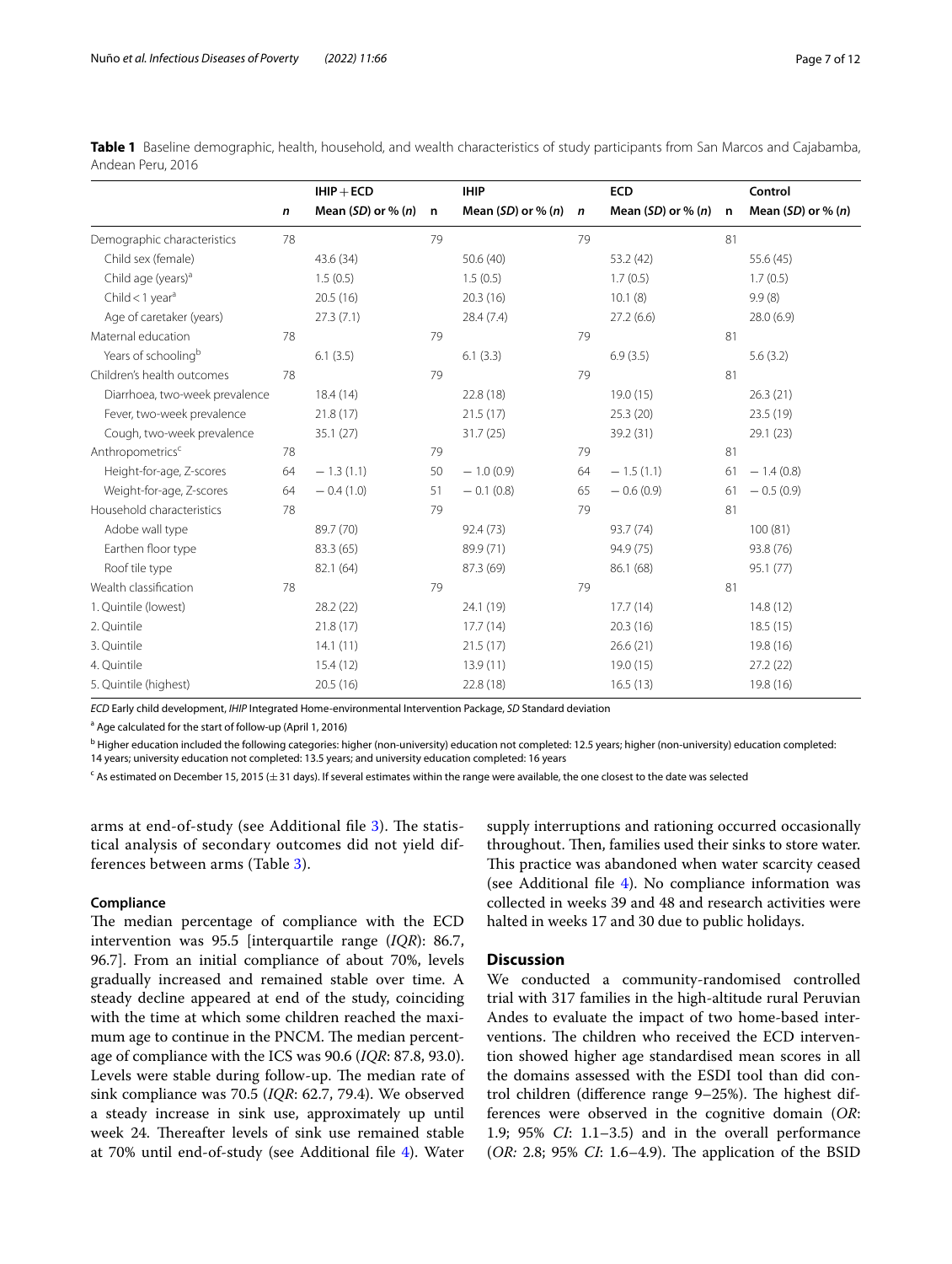<span id="page-7-0"></span>**Table 2** Descriptive statistics of primary outcomes (ECD and child diarrhoea morbidity) in San Marcos and Cajabamba, Andean Peru, 2016

| <b>ESDI domains</b>                                             | Class parameter | ECD combined ( $n = 101$ ) | $no$ -ECD ( $n = 102$ ) |
|-----------------------------------------------------------------|-----------------|----------------------------|-------------------------|
| Socio emotional                                                 | % (n)           | 66.3 (67)                  | 56.9 (58)               |
| Fine motor skills                                               | % (n)           | 53.5 (54)                  | 44.1 (45)               |
| Gross motor skills                                              | % (n)           | 60.4(61)                   | 47.1 (48)               |
| Communication                                                   | % (n)           | 63.4 (64)                  | 50.0(51)                |
| Cognitive                                                       | % (n)           | 62.4(63)                   | 46.1(47)                |
| Overall performance                                             | % (n)           | 64.4 (65)                  | 39.2 (40)               |
| <b>BSID</b> domains <sup>a</sup>                                |                 | ECD combined ( $n = 135$ ) | no-ECD ( $n = 134$ )    |
| Overall performance                                             | Mean (SD)       | 9.0(1.6)                   | 8.6(1.4)                |
| Diarrhoea illness                                               |                 | IHIP combined $(n=154)$    | no-IHIP ( $n = 156$ )   |
| Total days under observation                                    | Total           | 55,079                     | 55,587                  |
| Days under observation                                          | Median (IQR)    | 379 (363, 385)             | 377 (362, 384)          |
| Total number of episodes                                        | Total           | 200                        | 169                     |
| Episodes                                                        | Median (IQR)    | 1.0(0.0, 2.0)              | 1.0(0.0, 2.0)           |
| Length of episode (days)                                        | Mean (SD)       | 2.8(1.9)                   | 2.9(2.5)                |
| Total days with diarrhoea                                       | Total           | 544                        | 474                     |
| Days with diarrhoea                                             | Median (IQR)    | 2.0(0.0, 5.0)              | 1.0(0.0, 4.5)           |
| Days with diarrhoea                                             | Mean (SD)       | 3.5(5.0)                   | 3.0(5.0)                |
| Diarrhoea incidence (n Episodes/child-year) <sup>b</sup>        | Mean            | 0.4                        | 0.3                     |
| Diarrhoea prevalence (n Days spend ill/child-year) <sup>b</sup> | Mean            | 1.2                        | 0.9                     |

*ECD* Early child development, *ESDI* Peruvian Infant Development Scale, *BSID* Bayley Scales of Infant and Toddler Development, *IQR* Interquartile range, *SD* Standard deviation

<sup>a</sup> The number of children is higher as the BSID is performed up to 42 months of age

<sup>b</sup> Per 100 child-year

<span id="page-7-1"></span>**Table 3** Efect of trial interventions on ECD, child diarrhoea, ARI, and water contamination outcomes. San Marcos and Cajabamba. Andean Peru, 2016

| Outcome ( $n = 310$ )                | Crude model <sup>a</sup> |             |         | Adjusted model <sup>b</sup> |             |         |  |
|--------------------------------------|--------------------------|-------------|---------|-----------------------------|-------------|---------|--|
|                                      | <b>IRR/OR</b>            | 95% CI      | P-value | <b>IRR/OR</b>               | 95% CI      | P-value |  |
| Primary outcome                      |                          |             |         |                             |             |         |  |
| Number of diarrhoea episodes (IRR)   | 1.2                      | $0.8 - 1.7$ | 0.36    | 1.1                         | $0.8 - 1.6$ | 0.45    |  |
| Socio emotional (OR)                 | 1.5                      | $0.9 - 2.4$ | 0.09    |                             |             |         |  |
| Fine motor skills (OR)               | 1.5                      | $0.8 - 2.8$ | 0.25    | -                           |             |         |  |
| Gross motor skills (OR)              | 1.7                      | $0.9 - 3.1$ | 0.08    |                             |             |         |  |
| Communication (OR)                   | 1.7                      | $0.9 - 3.2$ | 0.09    | $\overline{\phantom{0}}$    |             |         |  |
| Cognitive (OR)                       | 1.9                      | $1.1 - 3.5$ | 0.03    | -                           |             |         |  |
| Overall performance (OR)             | 2.8                      | $1.6 - 4.9$ | < 0.01  |                             |             |         |  |
| Secondary outcomes                   |                          |             |         |                             |             |         |  |
| Diarrhoeal episodes with blood (IRR) | 1.0                      | $0.4 - 2.7$ | 0.99    | 1.0                         | $0.4 - 2.7$ | 0.98    |  |
| Days with diarrhoea (OR)             | 1.2                      | $0.8 - 1.7$ | 0.47    | 1.1                         | $0.7 - 1.7$ | 0.59    |  |
| Number of ARI episodes (IRR)         | 0.9                      | $0.7 - 1.2$ | 0.63    | 0.9                         | $0.7 - 1.2$ | 0.67    |  |
| Days with ARI (OR)                   | 0.9                      | $0.7 - 1.2$ | 0.62    | 0.9                         | $0.7 - 1.2$ | 0.63    |  |
| Thermo-tolerant bacteria (OR)        | 0.7                      | $0.4 - 1.3$ | 0.28    | 0.7                         | $0.4 - 1.3$ | 0.29    |  |

*ARI* Acute respiratory infection, *ECD* Early child development; *CI* Confdence interval, *GEE* Generalised estimating equation, *IRR* Incidence risk ratio, *OR* Odd ratio

<sup>a</sup> Estimated by GEE models adjusted for within-cluster correlation. For ECD domains, the outcome itself is age adjusted

<sup>b</sup> Estimated by GEE models adjusted for child's sex and age and within-cluster correlation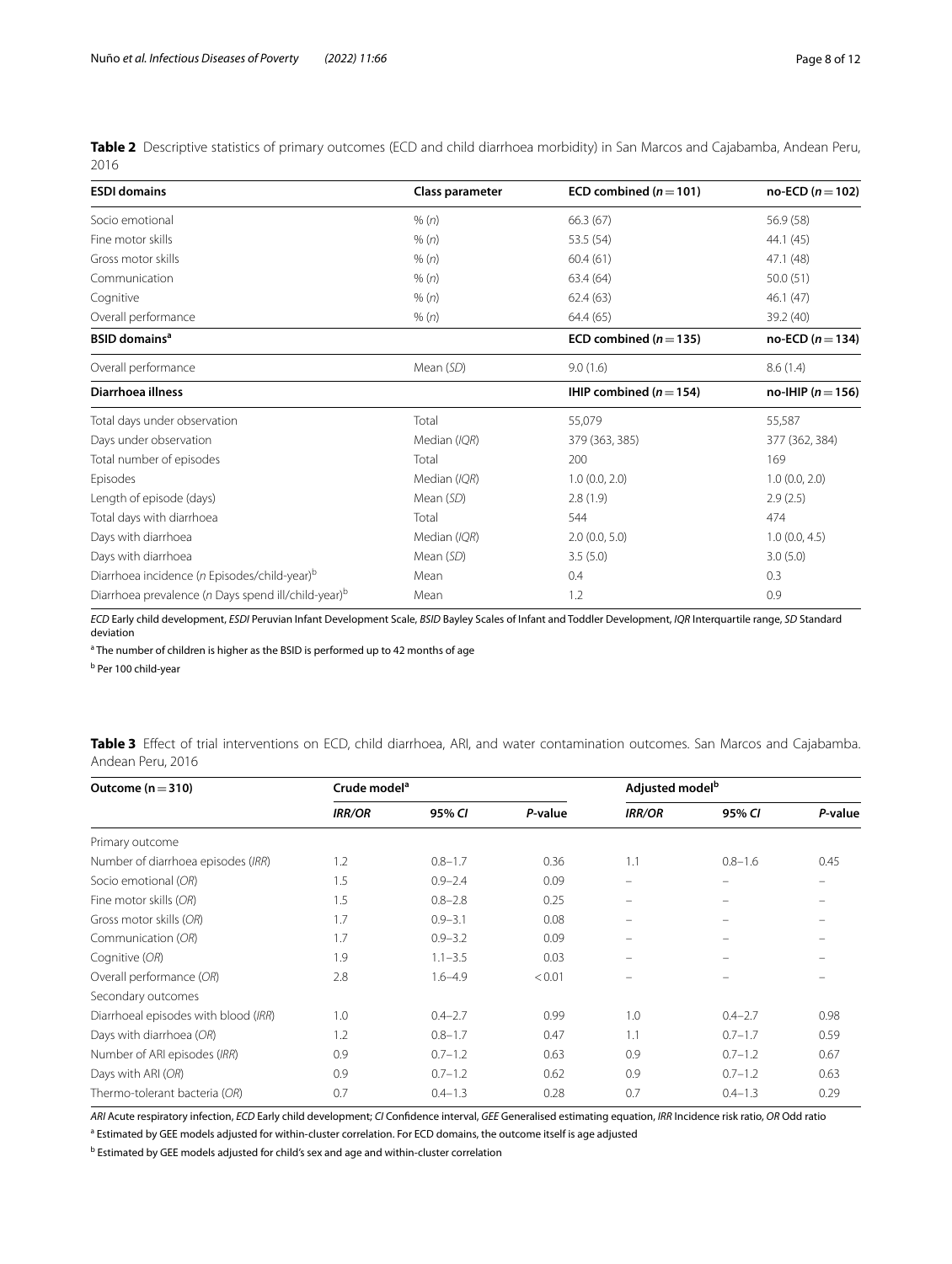for comparison showed also minor improvements in the children who received the ECD intervention. The IHIP had no measurable impact reducing the number of diarrhoea and ARI episodes. Other environmental indicators, such as presence of thermo-tolerant bacteria in drinking water and kitchen contamination, corroborated IHIP findings. The proportion of missing data was extremely low for diarrhoeal related outcomes. For the child developmental outcomes, the proportion of missing data seemed to be extremely high but the main reason (in about 75% of the missing cases), was that the child was too old (>36 months) to apply the ESDI tool at the end of follow-up. Despite not being eligible for the primary child development outcome, they were enrolled for assessing child developmental status with the secondary ECD tool (BSID). In our child development data, imputation might perform poorly, because the observed number of completed tasks had diferent meanings among diferent age categories and the outcome was calculated according to the specific age category. The proportion of missing data was well balanced among trial arms.

The impact of the ECD intervention was comparable to previous studies conducted in other LMIC and Peru. Other home-visiting ECD interventions in Bangladesh, Colombia, and Pakistan showed improvements in cognitive, receptive language, and motor skills [[8](#page-10-7), [26,](#page-11-9) [27](#page-11-10)]. In Peru, a national evaluation of the PNCM found differences in cognitive and communication domains and improvements in fne motor and socio-emotional skills [[28\]](#page-11-11). In rural Andean Cajamarca, the national urban day-care ECD programme, adapted to household level, improved all ECD domains  $[18]$  $[18]$  $[18]$ . The primary difference to our trial was the approach used to implement the ECD intervention; we used local MFs requiring a minimal education at secondary grade level while the Cajamarca trial employed primary teachers as ECD educators. This diference in skilled educators could have reduced the overall impact in our intervention, but not the direction of its efects. Evidence suggest that the use of adequately trained women living in the communities (instead of external feldworkers) enhances the sustainability and acceptance of large-scale ECD programmes  $[29]$  $[29]$  The efects of our ECD intervention assessed with the BSID tool were smaller, although outcome trends were similar. We believe this variation may be caused by the fact that the application of the BSID is more complex. In Colombia, the application of the BSID showed a high validity compared to other tools [[30\]](#page-11-13). However, the urban population in this study strongly difers from our typical rural Andean population. Diferent studies also indicate that the BSID tool might underestimate rates of developmental delay in infants across cognitive, language, and motor domains [\[31](#page-11-14)].

The home-environmental intervention had no impact in reducing child diarrhoea. This result differs from a previous evaluation where the IHIP achieved a more prominent 22% (*OR*: 0.87; 95% *CI*: 0.6–1.1) reduction in the number of diarrhoea episodes [\[10](#page-10-9)]. In our trial, three potential factors may have resulted in the lack of diference in child diarrhoea between arms. First, the promotion of hand washing and water boiling practices was already widespread in the study setting as these homehygiene behaviours formed part of the Peruvian health system's regular health communication messages. This may have increased hygiene behaviours in the non-IHIP arm. Second, continuous prolonged periods of water scarcity during follow-up forced all study arms to adopt similar hygiene behaviours. Water storage infrastructures (e.g., ponds, dams) in the setting were not sufficient to ensure continuous water supply in periods of drought. Third, testing for thermo-tolerant bacteria in drinking water samples indicated that the boiling method was not as efective as expected. At end-of-study, 52% of drinking water samples tested positive for thermo-tolerant bacteria and we did not fnd statistical diferences between study arms. This finding corroborates with results from water samples collected during the last follow-up visit with the sentinel sub-sample. We found that 36% of boiled drinking water samples stored in closed storage containers (e.g., jars, teapots) were contaminated (see Additional fle [5](#page-9-4)). Boiling is the most commonly method used in LMIC for treating drinking water at households [[32\]](#page-11-15). However, unsafe storage and handling may lead to the reduction of its efectiveness due to re-contamination [[33,](#page-11-16) [34](#page-11-17)].

In addition, we do not exclude that the ECD intervention may have had positive efects on health outcomes, improving overall health seeking behaviours. Some approaches emphasise the interconnection between ECD and health improvements [[35\]](#page-11-18), and diferent trials found associations between ECD and health. In Pakistan, large improvements in diarrhoea and ARI outcomes were reported during an ECD intervention [[36](#page-11-19)]. In Kenya and Bangladesh, small improvements in children's developmental outcomes were linked to the efect of WASH interventions [\[12](#page-10-11), [37\]](#page-11-20). Recall bias for child diarrhoea could have led to an underreporting of the outcome. Our recall period was one week, but recent evidence suggest that this time might underestimate diarrhoea prevalence [[38\]](#page-11-21). Finally, the existence of different local types of child diarrhoea may have afected the reporting of diarrhoea cases. A qualitative study conducted with the sentinel sub-sample described the existence of eight local types of child diarrhoea. Out of these, participants only associated one type with hygiene and the germ theory of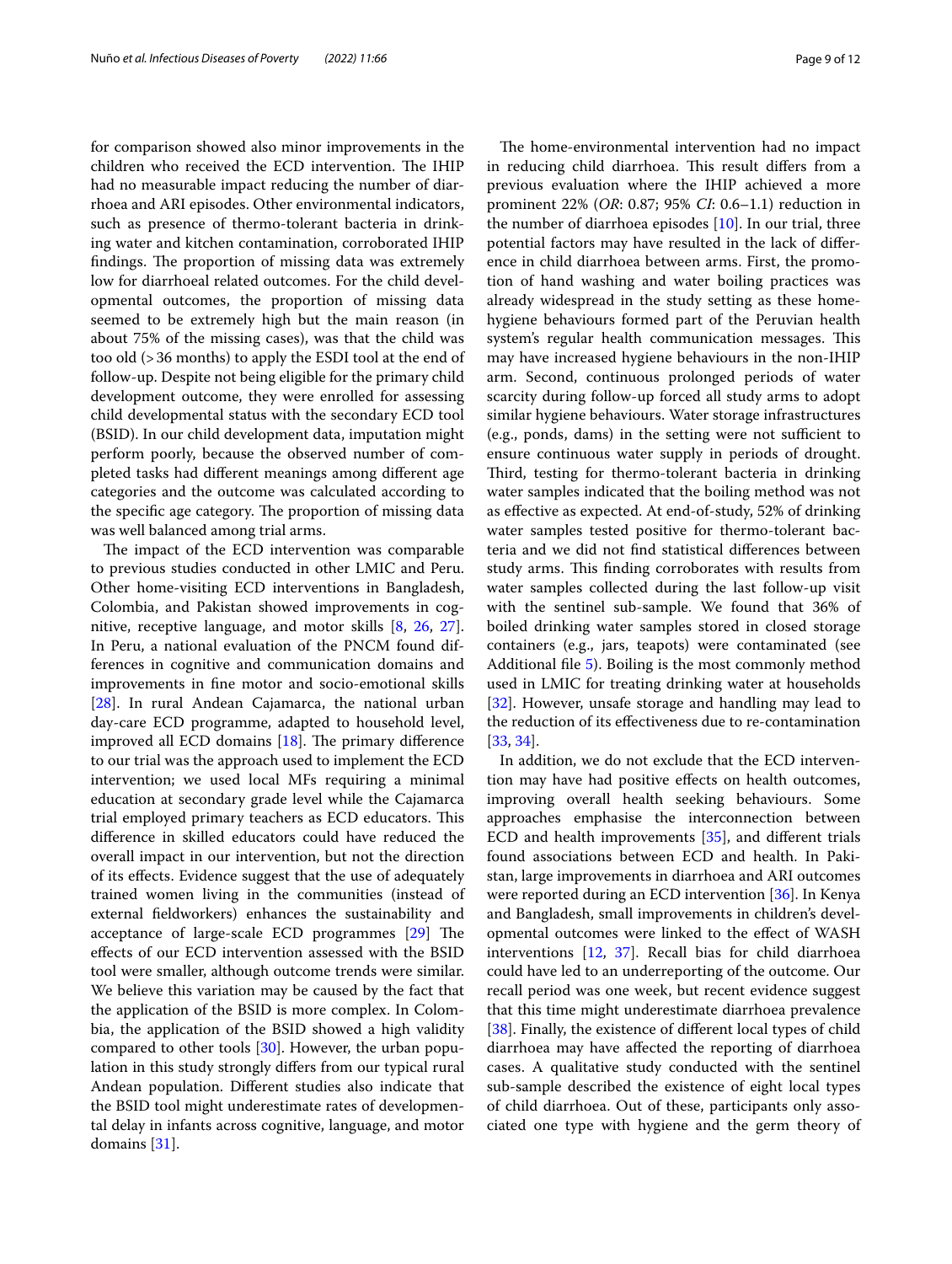disease [[39\]](#page-11-22). In the questionnaires used in this trial, we adapted the WHO defnition of diarrhoea.

The IHIP also failed to reduce the number of ARI episodes. These results can be linked to HAP measurements, which showed no diferences between arms at end-ofstudy. Other trials found no positive efects of ICS in reducing respiratory infections in children [[10](#page-10-9), [40\]](#page-11-23). Only in Rwanda, reductions in the prevalence of reported child ARI were obtained, although the trial showed no effect on 48-h personal exposure to  $PM_{2,5}$  [\[41](#page-11-24)]. According to recent systematic reviews and meta-analysis, ICS have so far failed to demonstrate any efect on children's respiratory diseases and HAP reductions according to WHO target levels [[24](#page-11-7), [42](#page-11-25)]. For this reason, interventions implementing clean fuels and cooking technologies, such as liquefed petroleum gas and electricity, should be considered in future interventions. Conversely, we found remarkably high and stable levels of ICS compliance compared to those of similar trials that reported a continuous decline in ICS use [\[40,](#page-11-23) [41](#page-11-24)]. We believe these levels are partly explained due to the participatory approach applied in selecting the ICS model; thus, we recommend future trials implementing cooking technologies to apply similar approaches.

Our study has some limitations. Because the limited sample size did not allow pairwise comparisons or analysis of intervention interactions, we were not able to evaluate whether the ECD intervention alone had positive efects on health outcomes. In addition, we believe that the use of several data collection tools might have resulted in a lack of sufficient attention to some components and some research fatigue among participants (i.e., apathy and indiference in their responses). It has been suggested that conducting diarrhoea surveillance visits every 4 weeks is more accurate and requires only small increase in sample size [[43\]](#page-11-26). Future randomised controlled trials should consider these factors as potential sources of information bias [\[44\]](#page-11-27).

Overall, the IHIP-2 trial demonstrates that national home-visiting ECD programmes can lead to important improvements in children's developmental status without compromising health. This evidence is especially useful to the PNCM and policymakers as it demonstrates the potential efectiveness of large-scale home-visiting ECD programmes [\[45\]](#page-11-28). In addition, carrying out weekly assessments for a whole year allowed us to take into account seasonality dynamics and monitor potential contamination. This suggests that the lack of effects of the home-environmental package should not only be attributed to the trial design (e.g., recall bias for diarrhoea), as external structural, cultural, and ecological factors (e.g., limited access to running water or local types of child diarrhoea) may play an important role in the impact of interventions. Future randomised controlled trials should

to analyse the organisational, community, and structural processes that are required for broad and sustained uptake of complex evidence-based interventions. Without examining the factors and system dynamics that are critical to the efectiveness and the ability to implement and scale-up interventions, research efforts may make the mistake of dooming novel interventions with promising potential precipitously [\[46](#page-11-29)].

# **Conclusions**

We present the results of a cluster-randomised trial evaluating an integrated home-environmental intervention package and an early child development (ECD) intervention in children living in the high-altitude rural Peruvian Andes. The home-delivered ECD intervention improved child developmental status without compromising health. The lack of effect of the home-environmental package to reduce the number of diarrhoea infection episodes should not only be attributed to the study or intervention design, as external structural, cultural, and ecological factors played an important role in the correct and continuous use of the intervention. Our study shows that combined interventions are highly valued when they are adapted to local contexts. This may help policy-makers to scale-up interventions while ensuring acceptance. Potential synergies and interactions between ECD and home-based health and hygiene interventions need to be further investigated. Our results also point to the need for assessing the efects of alternative clean fuels and cooking technologies on child health.

#### **Abbreviations**

ARI: Acute respiratory infections; BSID: Bayley Scales of Infant and Toddler Development; *CI*: Confdence interval; CO: Carbon monoxide; ECD: Early child development; ESDI: Peruvian Infant Development Scale; GEE: Generalised estimating equation; HAP: Household air pollution; ICS: Improved Biomass Cookstove; IQR: Interquartile range; IHIP: Integrated Home-environmental Intervention Package; IRR: Incidence risk ratio; LMIC: Low- and middle-income countries; MFs: Mother facilitators; PM<sub>2.5</sub>: Fine particulate matter; OR: Odd ratio; PNCM: Peruvian National ECD intervention; *SD*: Standard deviation; SpO2: Oxygen saturation in blood; UPCH: Cayetano Herida University; WASH: Water, sanitation and hygiene; WHO: World Health Organization.

# **Supplementary Information**

The online version contains supplementary material available at [https://doi.](https://doi.org/10.1186/s40249-022-00985-x) [org/10.1186/s40249-022-00985-x.](https://doi.org/10.1186/s40249-022-00985-x)

<span id="page-9-1"></span><span id="page-9-0"></span>**Additional fle 1:** Wealth index among trial arms.

<span id="page-9-2"></span>**Additional fle 2:** Developmental status of children using the Bayley Scales of Infant and Toddler Development tool.

<span id="page-9-3"></span>**Additional fle 3:** Descriptive statistics of secondary health outcomes of the trial

<span id="page-9-4"></span>**Additional fle 4:** Compliance with the trial interventions.

**Additional fle 5:** Thermo-tolerant bacteria in drinking water samples from the sentinel component.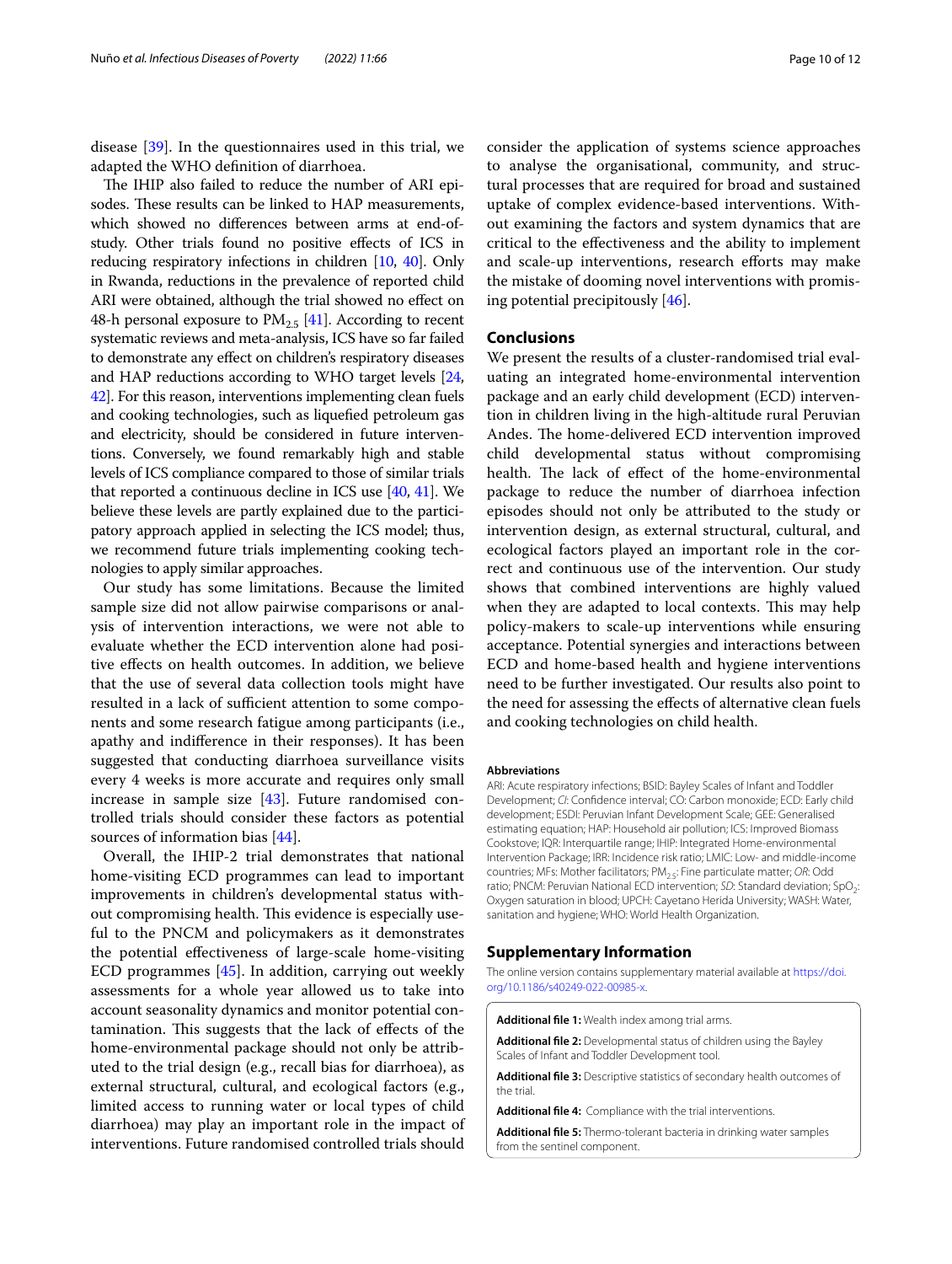#### **Acknowledgements**

The authors would like to express their appreciation to the study families for their kind participation, as well as the RedSalud-IV, RedSalud-V, local authorities and the Programa Nacional Cuna Más for their continuous support. We also express our gratitude to the feld coordinators, Mrs. Angelica Fernandez and Ms. Maria Luisa Huaylinos, for their unfailing support, and to Paola Castellanos and her team of psychologists, who applied the Bayley Scales of Infant and Toddler Development tool. Finally, we thank Marie Reinholdt for proofreading the manuscript.

#### **Author contributions**

DM, and SH designed the study and obtained the funding; NN, SH, and HV collected data; SH, NN, HV, and MO were in charge of implementing interventions; JH provided with essential statistical advice and with HV generated the randomisation for the study. NN, JH, HV, and SH analysed and interpreted the data; NN wrote the frst draft manuscript; SH, DM, NN, JH and MO interpreted the data, performed critical revisions of the manuscript and contributed to the writing; SH, DM, HV, MO provided administrative, technical and material support; SH, HV, NN, and DM, coordinated and supervised the study. All authors read and approved the fnal manuscript.

#### **Funding**

The study was supported by UBS Optimus (no. 5052.01), a Swiss private foundation, and Grand Challenges Canada (no. 0728-03). The component on pulse oximetry was supported through the Global seed funding of the Swiss Federal Institute of Technology in Zürich. The funders had no role in study design, data collection, data analysis, data interpretation, or writing the report. The corresponding author had full access to all the data in the study and had fnal responsibility for the decision to submit for publication.

#### **Availability of data and materials**

The data and materials underlying this article will be shared on reasonable request to the corresponding author.

# **Declarations**

#### **Ethics approval and consent to participate**

The trial was retrospectively registered on January 15, 2018 (Trial registry: ISRCTN-26548981). The study was approved by the Cajamarca Regional Health Authority and the UPCH (Ref. 268-12-15). Community leaders and local authorities from the study area signed a collaborative agreement with the UPCH before study implementation. Families who agreed to participate in the study signed a written informed consent form prior to participation. The form included a section regarding publishing participant´s data. No incentives were given to foster participation. The information obtained from the study was treated confdentially. All information in the manuscript is reported according to the CONSORT statement.

#### **Consent for publication**

Not applicable.

#### **Competing interests**

The authors declare that they have no competing interests.

#### **Author details**

<sup>1</sup> Department of Public Health and Epidemiology, Swiss Tropical and Public Health Institute, Kreuzstrasse 2, CH-4123 Allschwil, Switzerland. <sup>2</sup>University of Basel, Petersplatz 1, CH-4001 Basel, Switzerland. <sup>3</sup>Unidad de Investigación en Desarrollo Integral, Ambiente y Salud, Universidad Peruana Cayetano Heredia, Av. Honorio Delgado 430, Urb. Ingeniería, S.M.P., Lima, Peru. <sup>4</sup>Programa Nacional Cuna Más, Lima, Peru.

Received: 10 February 2022 Accepted: 12 May 2022

#### **References**

<span id="page-10-0"></span>1. Prüss-Ustün A, Wolf J, Corvalán C, Neville T, Bos R, Neira M. Diseases due to unhealthy environments: an updated estimate of the global burden

of disease attributable to environmental determinants of health. J Public Health. 2016;39(3):464–75. <https://doi.org/10.1093/pubmed/fdw085>.

- <span id="page-10-1"></span>2. Troeger C, Blacker BF, Khalil IA, Rao PC, Cao S, Zimsen SRM, et al. Estimates of the global, regional, and national morbidity, mortality, and aetiologies of diarrhoea in 195 countries: a systematic analysis for the Global Burden of Disease Study 2016. Lancet Infect Dis. 2018;18(11):1211–28. [https://doi.](https://doi.org/10.1016/S1473-3099(18)30362-) [org/10.1016/S1473-3099\(18\)30362-](https://doi.org/10.1016/S1473-3099(18)30362-)
- <span id="page-10-2"></span>3. Troeger C, Blacker B, Khalil IA, Rao PC, Cao J, Zimsen SRM, et al. Estimates of the global, regional, and national morbidity, mortality, and aetiologies of lower respiratory infections in 195 countries, 1990–2016: a systematic analysis for the Global Burden of Disease Study 2016. Lancet Infect Dis. 2018;18(11):1191–210. [https://doi.org/10.1016/S1473-3099\(18\)30310-4](https://doi.org/10.1016/S1473-3099(18)30310-4).
- <span id="page-10-3"></span>4. McCoy DC, Peet ED, Ezzati M, Danaei G, Black MM, Sudfeld CR, et al. Early childhood developmental status in low- and middle-income countries: national, regional, and global prevalence estimates using predictive modeling. PLoS Med. 2016;13(6): e1002034. [https://doi.org/10.1371/journ](https://doi.org/10.1371/journal.pmed.1002034) [al.pmed.1002034.](https://doi.org/10.1371/journal.pmed.1002034)
- <span id="page-10-4"></span>5. Instituto Nacional de Estadística e Informática. Encuesta Demográfca y de Salud Familiar-ENDES. Lima: INEI; 2018.
- <span id="page-10-5"></span>6. Outes I, Sánchez A, Molina O. Psychosocial status and cognitive achievement in Peru. Rev Dev Econ. 2018;22(4):1536–60. [https://doi.org/10.1111/](https://doi.org/10.1111/rode.12398) [rode.12398](https://doi.org/10.1111/rode.12398).
- <span id="page-10-6"></span>7. Wolf J, Hunter PR, Freeman MC, Cumming O, Clasen T, Bartram J, et al. Impact of drinking water, sanitation and handwashing with soap on childhood diarrhoeal disease: updated meta-analysis and meta-regression. Trop Med Int Health. 2018;23(5):508–25. [https://doi.org/10.1111/tmi.](https://doi.org/10.1111/tmi.13051) [13051](https://doi.org/10.1111/tmi.13051).
- <span id="page-10-7"></span>8. Yousafzai AK, Rasheed MA, Rizvi A, Armstrong R, Bhutta AZ. Efect of integrated responsive stimulation and nutrition interventions in the Lady Health Worker programme in Pakistan on child development, growth, and health outcomes: a cluster-randomised factorial efectiveness trial. Lancet. 2014;384(9950):1282–93. [https://doi.org/10.1016/s0140-6736\(14\)](https://doi.org/10.1016/s0140-6736(14)60455-4) [60455-4.](https://doi.org/10.1016/s0140-6736(14)60455-4)
- <span id="page-10-8"></span>9. Farmanova E, Baker GR, Cohen D. Combining integration of care and a population health approach: a scoping review of redesign strategies and interventions, and their impact. Int J Integr Care. 2019;19(2):5. [https://doi.](https://doi.org/10.5334/ijic.4197) [org/10.5334/ijic.4197](https://doi.org/10.5334/ijic.4197).
- <span id="page-10-9"></span>10. Hartinger SM, Lanata CF, Hattendorf J, Verastegui H, Gil A, Wolf J, et al. Improving household air, drinking water and hygiene in rural Peru: a community-randomized–controlled trial of an integrated environmental home-based intervention package to improve child health. Int J Epidemiol. 2016;45(6):2089–99. [https://doi.org/10.1093/ije/dyw242.](https://doi.org/10.1093/ije/dyw242)
- <span id="page-10-10"></span>11. Briceño B, Coville A, Gertler P, Martinez S. Are there synergies from combining hygiene and sanitation promotion campaigns: evidence from a large-scale cluster-randomized trial in rural Tanzania. PLoS One. 2017;12(11):e0186228. <https://doi.org/10.1371/journal.pone.0186228>.
- <span id="page-10-11"></span>12. Tofail F, Fernald LCH, Das KK, Rahman M, Ahmed T, Jannat KK, et al. Efect of water quality, sanitation, hand washing, and nutritional interventions on child development in rural Bangladesh (WASH Benefts Bangladesh): a cluster-randomised controlled trial. Lancet Child Adolesc Health. 2018;2(4):255–68. [https://doi.org/10.1016/S2352-4642\(18\)30031-2.](https://doi.org/10.1016/S2352-4642(18)30031-2)
- <span id="page-10-12"></span>13. Hartinger SM, Nuño N, Hattendorf J, Verastegui H, Karlen W, Ortiz M, et al. A factorial randomised controlled trial to combine early child development and environmental interventions to reduce the negative efects of poverty on child health and development: rationale, trial design and baseline fndings. BMC Med Res Methodol. 2020. [https://doi.org/10.1186/](https://doi.org/10.1186/s12874-020-00950-y) [s12874-020-00950-y.](https://doi.org/10.1186/s12874-020-00950-y)
- <span id="page-10-13"></span>14. Hartinger SM, Lanata CF, Gil AI, Hattendorf J, Verastegui H, Mäeusezahl D. Combining interventions: improved chimney stoves, kitchen sinks and solar disinfection of drinking water and kitchen clothes to improve home hygiene in rural Peru. Field Actions Sci Rep. 2012(6). [http://journals.opene](http://journals.openedition.org/factsreports/1627) [dition.org/factsreports/1627](http://journals.openedition.org/factsreports/1627).
- <span id="page-10-14"></span>15. Li Z, Commodore A, Hartinger S, Lewin M, Sjödin A, Pittman E, et al. Biomonitoring human exposure to household air pollution and association with self-reported health symptoms—a stove intervention study in Peru. Environ Int. 2016;97:195–203. [https://doi.org/10.1016/j.envint.2016.09.](https://doi.org/10.1016/j.envint.2016.09.011) [011.](https://doi.org/10.1016/j.envint.2016.09.011)
- <span id="page-10-15"></span>16. Nuño N, Mäusezahl D, Verastegui H, Hartinger SM. A community consultation to select an efficient improved biomass cookstove adapted to the local fuel preferences, food cultures, and cooking demands of Peruvian rural Andean populations; Unpublished manuscript.